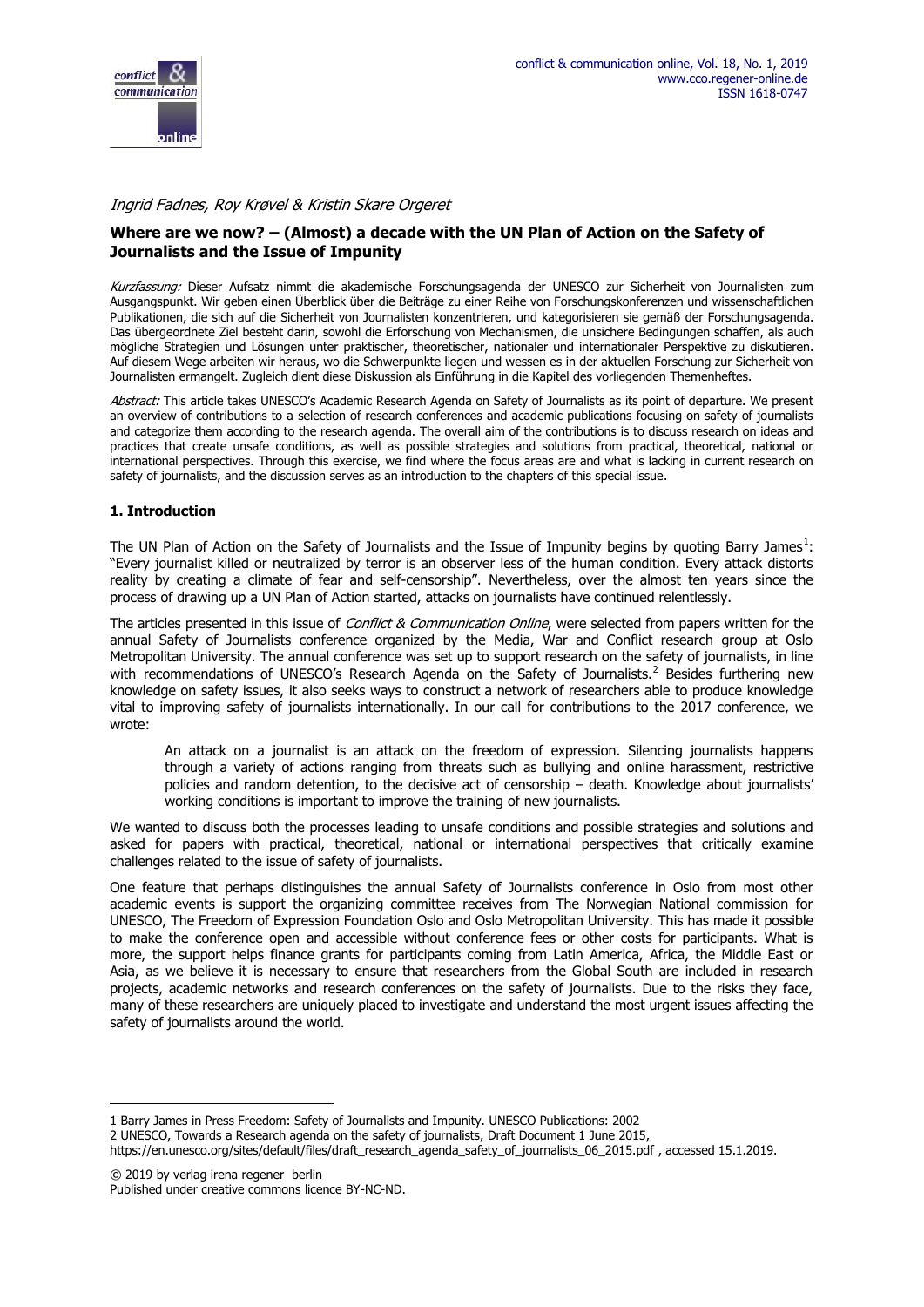#### **2. Safety of journalists emerging as an academic topic**

In recent years we have witnessed an increased focus on how academic inquiry can contribute to achieving safer conditions for journalists. This emerging aim is often seen in light of the Sustainable Development Goals agenda (16.10) that contributes to developing free and independent news media worldwide and creating a safer environment for journalists and journalism. UNESCO has taken an active role in this process, encouraging academic coordination, collaboration and exchange. UNESCO also provides a number of reports of significance for international understanding. Earlier experiences show that the field of freedom of expression and safety of journalists is particularly challenging to examine, due to the politically sensitive features of the topic and the need to continuously strive for consensus within a multi-national organization (Rønning & Orgeret, 2015). Therefore, academic collaboration may be particularly useful both for the sake of greater independence and for theoretical and principled perspectives. In 2014 UNESCO developed a ten-point research agenda in line with the UN Plan of Action, and promoted it through a call for research cooperation with academic scholars. By creating the Academic Research Agenda on Safety of Journalists, UNESCO aimed to inspire new academic research in an area that previously had been covered only by a limited number of scientific studies. The research agenda suggests ten broad and sometimes overlapping areas within which different types of safety research could be explored:

Rights-based issues; Conflict issues; Societal issues; Legal issues; Practitioner issues; Psychological issues; Economic issues; Digital issues; Thematic issues; Educational issues

By developing the agenda, UNESCO has definitely encouraged academic research in the area of journalist safety. The agenda has been followed up by several higher educational institutions, such as the Centre for Freedom of the Media at University of Sheffield, the Universities of Gothenburg and Helsinki and Oslo Metropolitan University. The two first were central in organizing the first academic conference entirely dedicated to the topic during UNESCO's World Press Freedom Day celebrations in Helsinki in May 2016. The Centre for Freedom of the Media in Sheffield is building a worldwide Journalism Safety Research Network (JSRN) and named Professor Jackie Harrison to the first UNESCO Chair on Media Freedom, Journalism Safety and the Issue of Impunity on May 3, 2018. The Department of Journalism and Media Studies at OsloMet University and the research group MEKK (Media, War and Conflict) has organized four annual conferences associated with safety of journalists (2015- 2018).

#### **3. The Helsinki conference and** *The Assault on Journalism*

Based on an examination of the themes discussed in the 48 academic research papers presented in Helsinki, Reeta Pöyhtäri (2016) found that the number of studies devoted to each of the topics covered by the research agenda was the following:

| <b>Topic</b>                                               | Number of studies |
|------------------------------------------------------------|-------------------|
| Rights-based issues                                        | 1 studv           |
| Conflict issues                                            | 7 studies         |
| Societal issues                                            | no studies        |
| Legal issues                                               | 6 studies         |
| Practitioner issues                                        | 16 studies        |
| Psychological issues                                       | 5 studies         |
| <b>Educational issues</b>                                  | 1 study           |
| Economic issues                                            | 2 studies         |
| photojournalism,<br>Thematic issues<br>(gender,<br>sports, | 5 studies         |
| indigenous journalists)                                    |                   |
| Digital issues                                             | 4 studies         |
| Methodological issues                                      | 1 studv           |

Within this sample, Pöyhtäri shows that most research concentrates on practitioner issues, followed by studies on safety in times of conflict and legal issues. Typically, a research paper would cover the type and extent of threats experienced by journalists in a certain country.

Drawing on contributions to the 2016 Helsinki conference, an anthology was published entitled *The Assault on Journalism. Building knowledge to protect freedom of expression*. In the anthology, editors Ulla Carlsson and Reeta Pöyhtäri present 26 research articles and 7 research highlights, reflecting the profile of the overall findings from the conference. In their introduction, the editors stress that if progress is to be made, knowledge is a prerequisite.

For us researchers it is of the utmost importance that we broaden our theoretical and analytical frameworks. This has too often been ignored in the contemporary research, but now there is an urgent call for empirical results, theoretical insights and analytical concepts. … academic research … is essential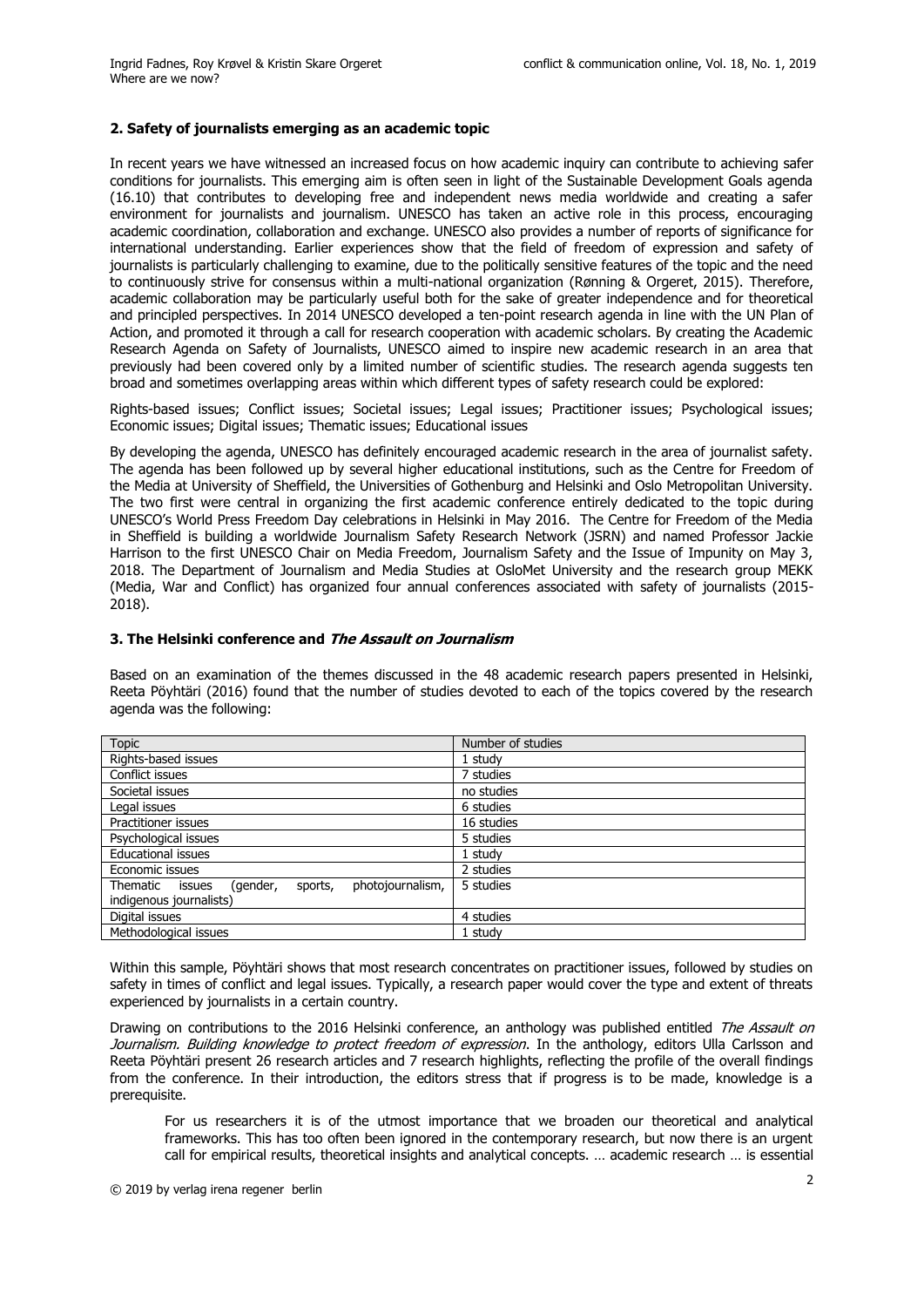and can significantly improve our understanding of the complex issue of journalist safety, and in this way contribute to creating safer working conditions for everyone who produces journalism. What's more, it can help resolve broader issues and systematic problems in society such as corruption, lack of good governance, weak rule of law and inequality. The challenge is not only to explain problems, but also to contribute to solutions and to communicate with the people in power so that research findings will make a difference (Carlsson & Pöyhtäri 2016).

The authors included in *The Assault on Journalism* are 55% women and 45 % men, indicating that this is a field of research where both genders are well represented. Most of the authors are researchers, but a few are full time practitioners.

Some articles present overviews of the situation of safety for journalists internationally, and of those with a specific country focus, the majority deal with an Asian country. The profile of the articles in the anthology reflects the conference they stem from, with a fourth of the chapters (8 of 32) focusing on practitioner issues, such as journalists' experiences, risk management and survival tactics. The second most popular topic is conflict, with five chapters covering challenges related to conflict reporting in specific countries, as well as in regions and the 'global war on terror'.

We can see that topics not covered, or only barely touched on, in both the Helsinki conference and the resulting anthology, were societal issues, such as for instance impact of attacks on society more broadly, economic matters, for instance discussing the role of employers and media institutions and the question of methods. In addition, multidisciplinary approaches, cross-country comparisons, as well as studies combining empirical evidence from practitioners with theory have been mentioned as needed viewpoints (Pöyhtäri 2016: 105). Pöyhtäri also shows that journalism education was also poorly represented in the Helsinki sample, but discusses how this was later remedied by a conference in November 2016, entitled "Best Practices in teaching conflict, war and peace journalism" at OsloMet University.

In the following we suggest a similar method in an overview of four high profile international journals of importance to the field of journalism, as well as of papers from Oslo conferences held in 2016, 2017 and 2018. We categorize contributions according to the UNESCO research agenda, to see where focus areas are and also what is lacking in current research on safety of journalists.

#### **4. Oslo Metropolitan University conferences**

The conferences are organized for the first week of November each year in relation to UNESCO's International Day to End Impunity for Crimes Against Journalists, which is the 2<sup>nd</sup> of November. The 2015 conference was dedicated 'Gender, War and Conflict'. The 2016 conference was entitled 'Best Practices in teaching conflict, war and peace journalism'. The 2017 Oslo Metropolitan University conference's topic was Safety of Journalists -Covering Conflict and Sensitive Issues. The conference dealt with the safety of both journalists and their sources, for instance when covering sensitive issues such as corruption, human rights, refugees and migration. In November 2018 the conference was entitled Safety of Journalists – the chilling effects, and had a particular focus on how the cycle of violence against journalists and the fact that most abuse of media professionals remains uninvestigated and unpunished, and may result in self-censorship, which further reduces press freedom.

Examining the papers presented at two conferences in 2017 and 2018  $-144$  in all – and categorizing the topics according to the UNESCO research agenda, we find some interesting trends. Practitioner issues score high as a topic of the papers, and qualitative interviews are the most frequently used method. Societal, psychological and economic issues are dealt with less in the conference papers. In terms of geography, the conferences have provided a platform for researchers from a wide range of countries, including Africa, a continent that has thus far received little attention in other research on the safety of journalists (see below).

At the 2017 conference, 55% of those presenting research papers were women and 45% were men, and in 2018, the respective percentages were 53% women and 47 % men.

In terms of the conference papers' content, we note that the UNESCO research agenda does not introduce gender as an individual topic, but mentions it under 'thematic issues', together with topics such as Media and ethnicity; Media and environment and Media and religion (2015). It is well known that women journalists face greater risks in covering war and conflict than their male colleagues. Women journalists are confronted with dangers in the course of their work not only in the field, but also online, as there is a growing trend to increased digital threats and online abuse. An IWMF and INSI study (2014) interviewed nearly 1,000 women media workers from around the world and found that nearly two-thirds of respondents had experienced some form of intimidation, threats or abuse in relation to their work, ranging in severity from name-calling to rape and death threats. There are good reasons to focus on the particular threats and challenges faced by female journalists when researching safety of journalists. When it comes to gendered experiences of male journalists, we know much less. The 2015 OsloMet conference and the resulting anthology *Gendering War and Peace Reporting* edited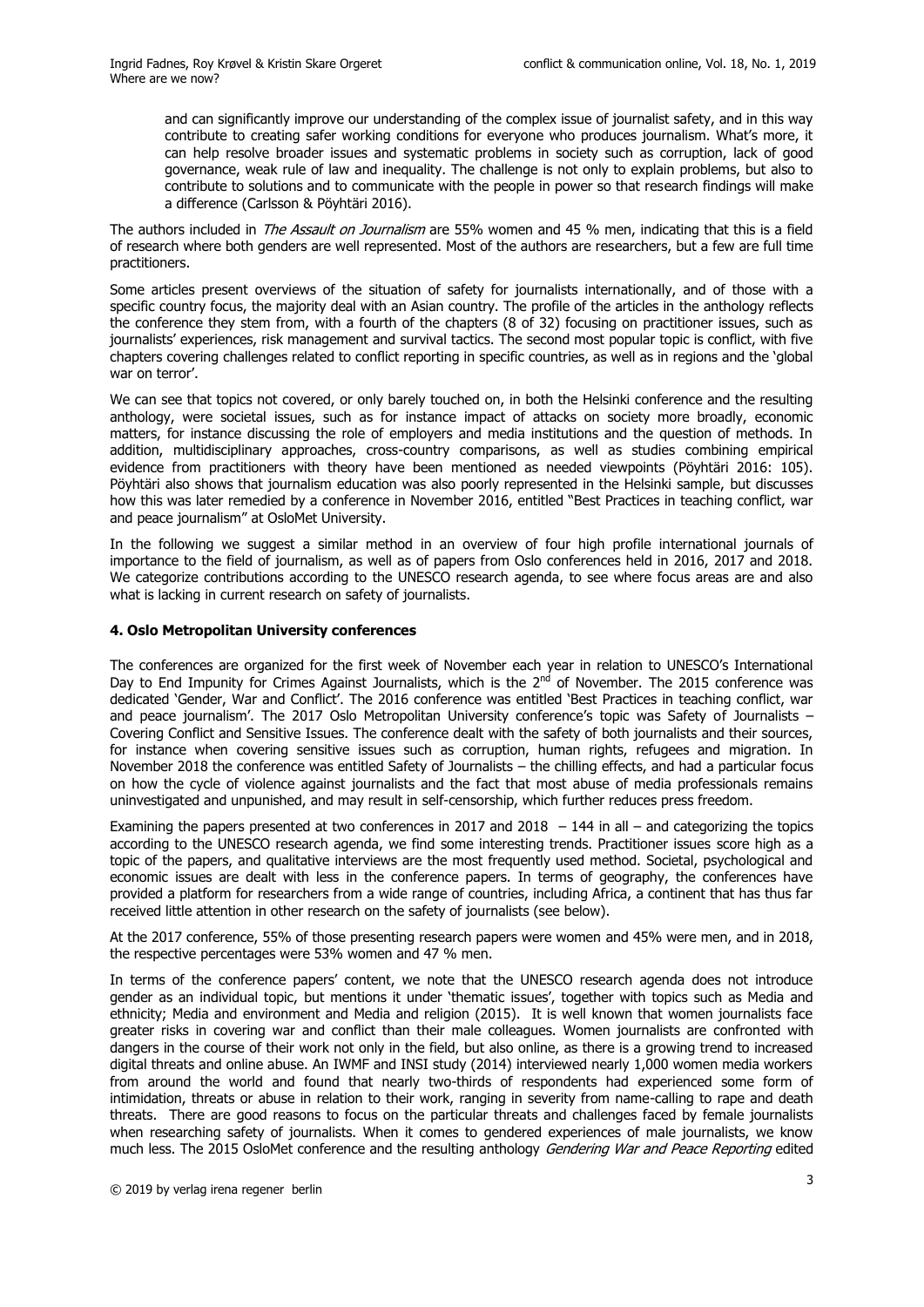by Rune Ottosen and Berit von der Lippe (2016) initiated some very interesting discussions, and three chapters of the anthology were dedicated to a section on 'Masculinities, Heroes and Victims'. Nevertheless, there is still much to be done in including male experiences in the gendered perspectives of safety of journalists.

## **5. Safety of journalists in international journals of journalism**

Over the last two to three years, major international journals of journalism have published a few research articles related to safety issues. While the number of articles is not large, a small but growing body of literature is emerging from the international journals. At least 14 articles relevant to the Research Agenda on Safety of Journalists were published in *Journalism*, *Journalism Practice*, *Data Journalism* and J*ournalism Studies* in 2016, 2017 and 2018.<sup>3</sup>

The research published in these well-established journals presents a fairly diverse range of countries and contexts. The researchers come from countries as varied as Australia, South Korea, Singapore, South Africa, Turkey, Hungary, UK, Denmark, USA, Mexico, El Salvador, Colombia and Chile. However, a closer inspection of the geography of the published studies suggests certain serious structural deficiencies. A few studies of global scope can be found. Others focus on safety of journalists in countries like South Korea, Mexico, Colombia, United Kingdom, USA, Philippines, Denmark and Australia. Nevertheless, the safety of journalists in Africa is not discussed by any of the studies identified here as relevant for the research agenda and published in these major journals (2016 – 2018). The lack of knowledge on African cases and contexts is unfortunate in light of "realities on the ground". Reporters Without Borders lists African countries such as Libya, Egypt, Sudan, Eritrea, Djibouti, Somalia, Burundi and Equatorial Guinea as among the most dangerous and difficult countries in the world for journalists. Clearly, if research is to help make work safer for journalists around the world, a far more concerted effort should be made to understand safety issues in African contexts.

Another salient feature is the way digital technologies are approached. Several articles deal with concerns such as internet governance, surveillance, source protection and the safety of user-generated content producers. Nevertheless, little has been published in terms of in-depth analysis of technologies journalists use to do research, communicate with each other or protect themselves or their sources. This is perhaps understandable considering that most of those publishing in the field of safety of journalists come from the humanities or social sciences, where methods such as interviews, surveys or content and discourse analysis are most common. Of the studies published in the four journals, 36 % employ surveys as their main method, 29 % qualitative interviews, 17 % content or discourse analysis, and 17 % could be defined as meta-studies or literature reviews. Still, issues such as digital safety could benefit from more interdisciplinarity, especially if specialists in digital communication and digital safety were invited to enrich the analysis of digital challenges and possible solutions.

Another prominent issue is economic hardship and precarity among journalists. Increasingly, economic crisis and hardship, job insecurity, low pay and inequality are found to have a negative impact on the resilience of journalists faced with threats or violence. From different angles, authors such as Tandoc Jr., Hughes, Mellado, Arroyave, Benitez, de Beer, Garcés, Lang, Márquez-Ramírez and Fay Anderson all touch upon these issues either explicitly or indirectly (Anderson, 2018; Hughes et al., 2017; Tandoc, 2017). Marius Dragomir, meanwhile, explores how governments use "funding to keep media in line" (Dragomir, 2017).

## **6. Reporting dangerously and defending journalism**

The first book dedicated to analyzing safety of journalists, *Reporting Dangerously* by Simon Cottle, Richard Sambrook and Nick Mosdell, addresses insecurity and risks in "relation to the changing industry, professional practices and technologies that inform dangerous reporting". The book seeks to identify why "more journalists are being killed, attacked and intimidated" than ever before. The approach is both historical and contextual, as well as normative, as the authors remind us about the value of critical journalism and the responsibility to protect journalists.

*Defending journalism. How national mechanisms can protect journalists and address the issue of impunity. A comparative analysis of practices in seven countries* responds to the need for comparative studies analyzing efforts to protect journalists under threat (Saboory et al., 2017). Published by International Media Support, the study discusses measures taken in Afghanistan, Columbia, Indonesia, Iraq, Nepal, Pakistan and the Philippines. The comparative analysis helps the reader understand how different initiatives to support journalists work in a diversity of contexts. As such, it provides the reader with a list of options available to improve the safety of journalists.

<sup>3</sup> The authors acknowledge the many difficulties of drawing a strict line between articles relevant for the research agenda on safety and articles not relevant.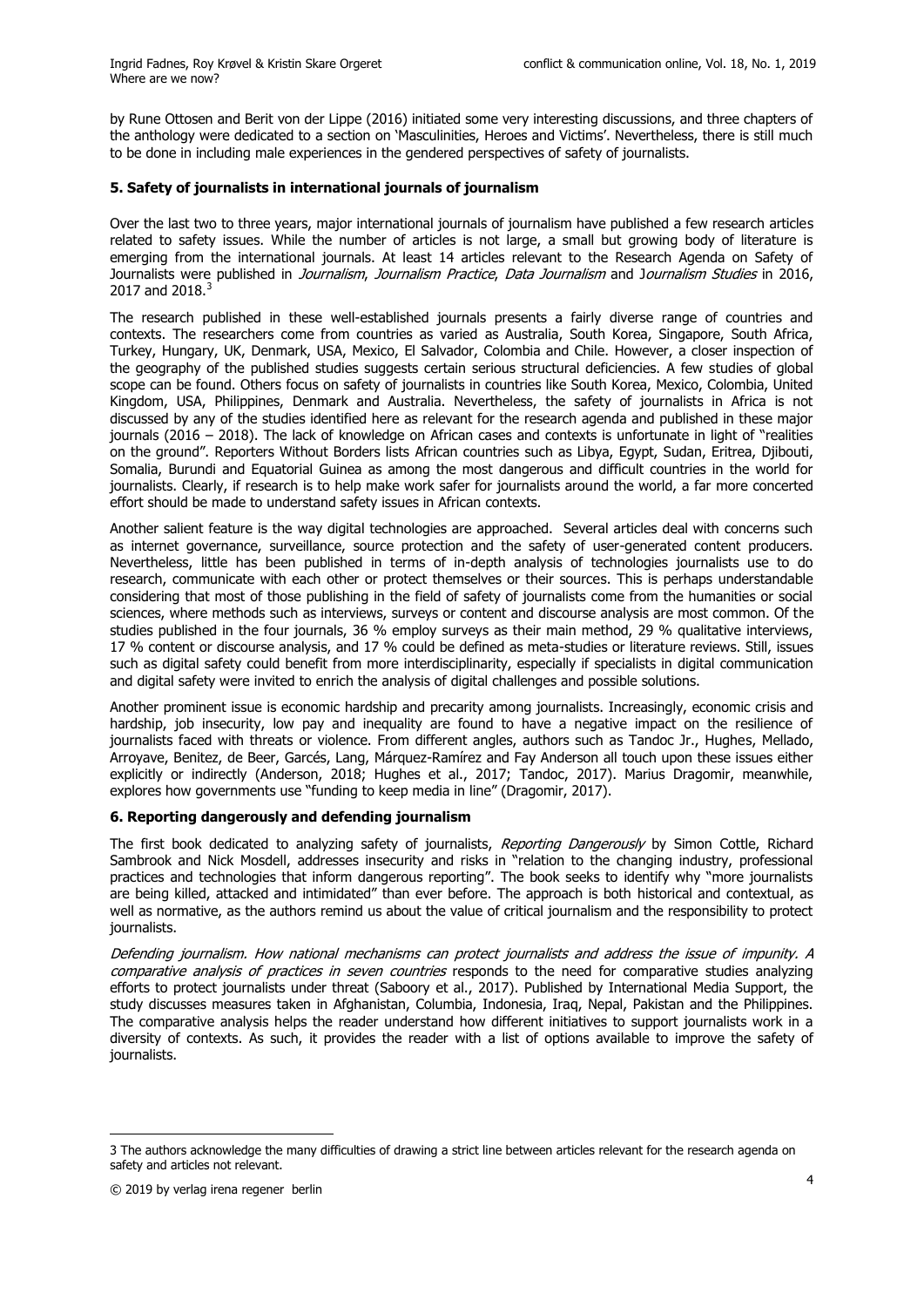## **7. Recommendations**

So where are we now and where are we going? What type of research is needed to help make work safer for journalists around the world? Building on the 86 research papers presented at the Safety of Journalists conference in Oslo and the books and journal articles presented above, we find that research has moved ahead on several fronts.

First, scholars have found issues that were not mentioned specifically in the research agenda to be of great importance for the safety of journalists. Researchers are increasingly becoming aware of the key roles played by organizations such as journalist unions. Strong organizations seem to make individual journalists more resilient when faced with unsafe situations. They can support journalists under pressure, and can also play a crucial role in raising awareness and pushing for improvements on a political level.

The overview of research published in the last two to three years shows that publication in established journals is an important contribution, but has proceeded in a rather random manner, and a number of issues have received scant attention from the research community.

An example is how the gender perspective should be expanded to include attitudes and experiences of male journalists, as Ottosen & von der Lippe (2016) have reminded us. As much of the research is linked to particular case studies of safety issues, a next step would be analyses enabling us to understand both universal challenges, as well as particular challenges to local journalism, for instance in cases where there is a need for deep insight into local contexts. Creating and improving local structures, institutions and education would make parachute trainers with limited or no knowledge of the local setting superfluous. There are quite a number of interesting studies on economics, inequality, the economic crisis and safety issues related to the digital turn in journalism. However, so far little research has focused on the technological aspects of digital safety or possible solutions to these challenges. To mention a few other emerging topics that need to be considered in future research: The role of global teamwork and research on safety in global investigative networks; research on training special police units and judges in questions linked to the safety of journalists and issues of impunity; how journalism in one locality might affect safety of journalists in other localities.

The following articles of this issue of *Conflict and Communication Online* address some of the above concerns. However, much more of a coordinated and collective effort needs to be undertaken if the ambitious goals laid out in the research agenda are to be achieved in the near future. A fruitful approach to strengthen the emerging field of research, as well as to fill gaps in existing research, seems to consist in building a network to ensure that research will meet high quality standards and that underreported topics and regions will be dealt with. Comparative analyses are also important. Such a network will ensure continuity of efforts and will increasingly carry empirical observations onward in analysis and discussion.

#### **8. Articles in this issue of** *conflict & communication online*

The first article of this special issue is Guy Berger's 'Getting from the global to the local', which covers norms and systems for protecting journalists. The article discusses the results of UNESCO's consultation on how to strengthen implementation of the UN Plan of Action on the Safety of Journalists within the context of the Sustainable Development Goal indicator 16.10.1. Berger analyzes the potential to develop norms for monitoring at the country level, as well as to create applicable monitoring mechanisms for systematically tracking threats against journalists. He emphasizes how despite immense challenges around the world, in recent years the evolution of global norms related to the safety of journalists has progressed significantly at the international level.

The second article, 'Afghan journalists in a balancing act. Coping with deteriorating safety' by Elisabeth Eide, Abdul Mujeeb Khalvatgar and Hasina Shirzad, discusses the situation in one of the most dangerous countries in the world for journalists, namely Afghanistan. Through interviews with 28 reporters from a variety of regions, ethnicities and media outlets, the article discusses the crucial question *How do Afghan journalists regard their professional safety?* in a context that has gone from bad to worse in terms of the security situation.

In 'Safety culture – changing visual representations of wars? The case of Afghanistan', Saumava Mitra investigates Afghan photographers' perceptions through in-depth research interviews and analysis of two sets of images of Afghanistan chosen for a comparative case study. Mitra demonstrates how the 'safety culture' that emerged after 9/11 within the practice of international conflict correspondence is unevenly realized. Local photojournalists are exposed to increasing dangers, and it is possible that local photographers from conflictridden countries who work for international media may portray conflicts differently than international photographers.

Altaf Khan's 'Fixer in the Corporate Media' sheds light on the 'fixers' in North Western Pakistan and the systematic destruction of their professionality and existence in global journalism. Seeing the fixer as the local element in the glocal narrative, the article discusses how local fixers are becoming increasingly important due to rising security threats and budget cuts within international media. Khan shows how, despite this background, local fixers are